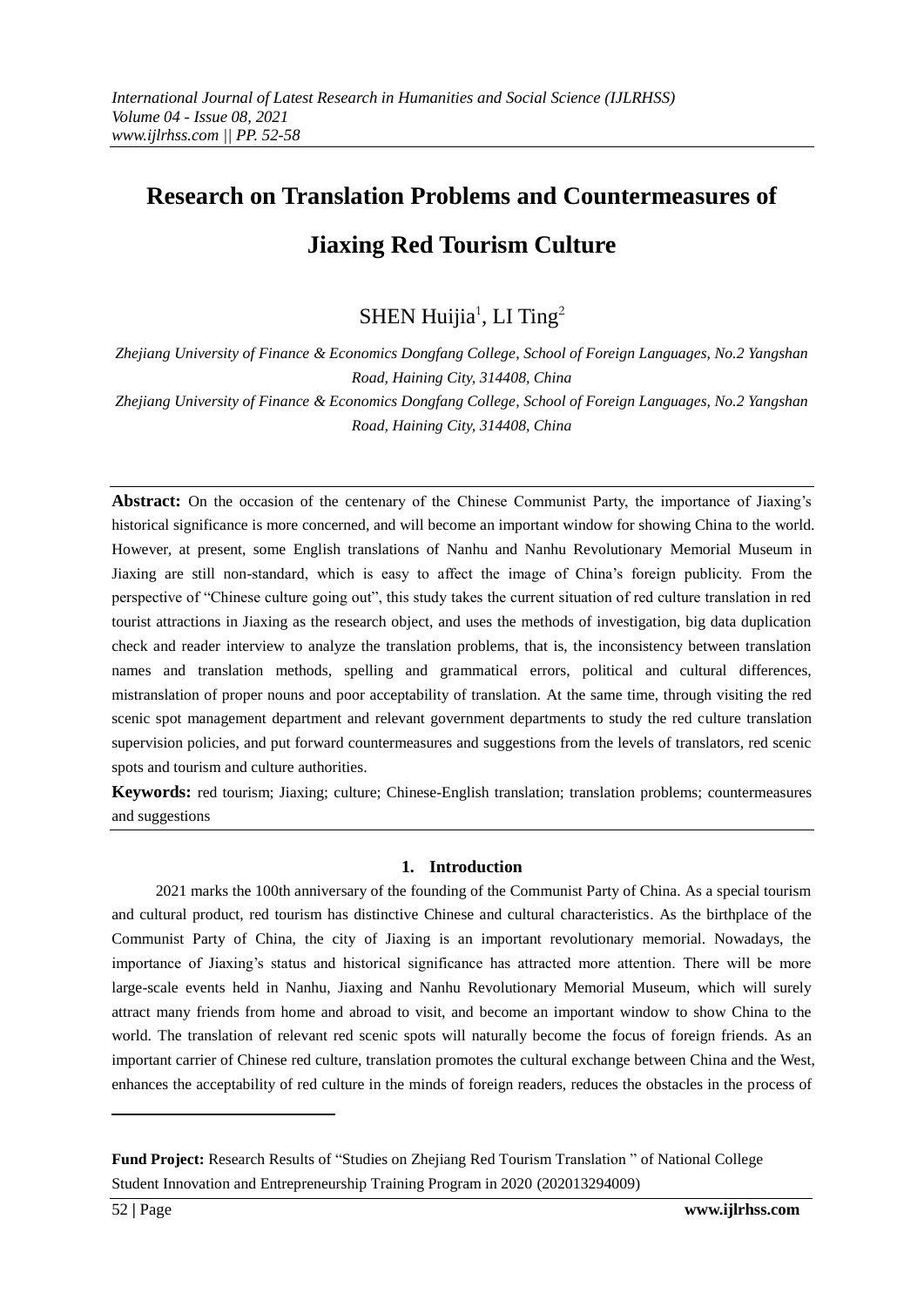cross-cultural communication, improves the standardization of red tourism culture translation, and enhances the international influence of Chinese red culture and national cultural soft power.

## **2. The Importance of Jiaxing Red Tourism Cultural Translation**

"Red tourism" mainly refers to organize tourists to visit the revolutionary memorial sites formed by the Chinese Communist Party's leadership of the people throughout the country. As a special tourism and cultural product, red tourism has distinct Chinese characteristics and cultural features.

Jiaxing is the birthplace of the Communist Party of China and the source of China's red culture. Nanhu, a national red tourism scenic spot, creates a new situation of China's red tourism. On the evening of July 30, 1921, the first National Congress of the Communist Party of China held in Shanghai was harassed by the patrol of the French concession, so this meeting was forced to move to a small boat in Nanhu to continue the meeting and complete the agenda of the Congress here. Since then, this ordinary red boat has been recorded in the annals of the Chinese revolution. A great Party was born on a small boat. The Communist Party of China has been leading the boat of the revolution, splashing waves and making epochs, so that the features of the Chinese revolution took on a brand new look. What the red boat represents and reveals are the height of the times, the direction of development and the light of progress, establishing a spiritual monument in the heart of the Chinese people, which will never fade.

Jiaxing's red tourism started early. In 1959, the relevant departments of Jiaxing City initiated and approved by the Central Committee to establish the Nanhu Revolutionary memorial Museum, and copied the Nanhu boat according to its original appearance for people to visit. Since then, Nanhu has become an important base for patriotic education in China. On the occasion of commemorating the 70th anniversary of the Communist Party of China, some people donated money to build a new revolutionary memorial Museum, which has deeply expanded the patriotic education in Jiaxing. On July, 2021, Jiaxing held a large-scale red tourism activity in the square of Nanhu Revolutionary Memorial Museum. Since the establishment of Nanhu Revolutionary memorial Museum in 1959, Nanhu has received more than 10,0000 visitors at home and abroad. Jiaxing has become the holy land of the Chinese revolution, and Nanhu has become a patriotism education and red tourism base with unique status and far-reaching significance. Many travel agencies included red tourist attractions in the inbound tourist routes, which made the international publicity translation an important carrier of red culture communication. With the acceleration of the internationalization of China's red tourism, the translation of red tourism publicity has become very important.

On the occasion of the centenary of the Chinese Communist Party, the importance of Jiaxing's historical significance is more concerned, and will become an important window for showing China to the world. However, at present, some English translations of Nanhu and Nanhu Revolutionary Memorial Museum in Jiaxing are still non-standard, which is easy to affect the image of China's foreign publicity. This paper studies the translation problems and countermeasures of red tourism publicity in Jiaxing, so as to attract more overseas tourists to learn about the red culture. It can promote the cultural exchanges between China and the West, and enhance the acceptance of red culture by overseas tourists.

# **3. Translation Problems of Jiaxing Red Tourism Culture**

Through many field investigations, the research team found out some English translation problems of red scenic spots in Jiaixng, including Nanhu and Nanhu Revolutionary Memorial Museum. Nonstandard translation weakens the effect of foreign publicity and is easy to affect the image of China's foreign publicity. There are five specific translation problems: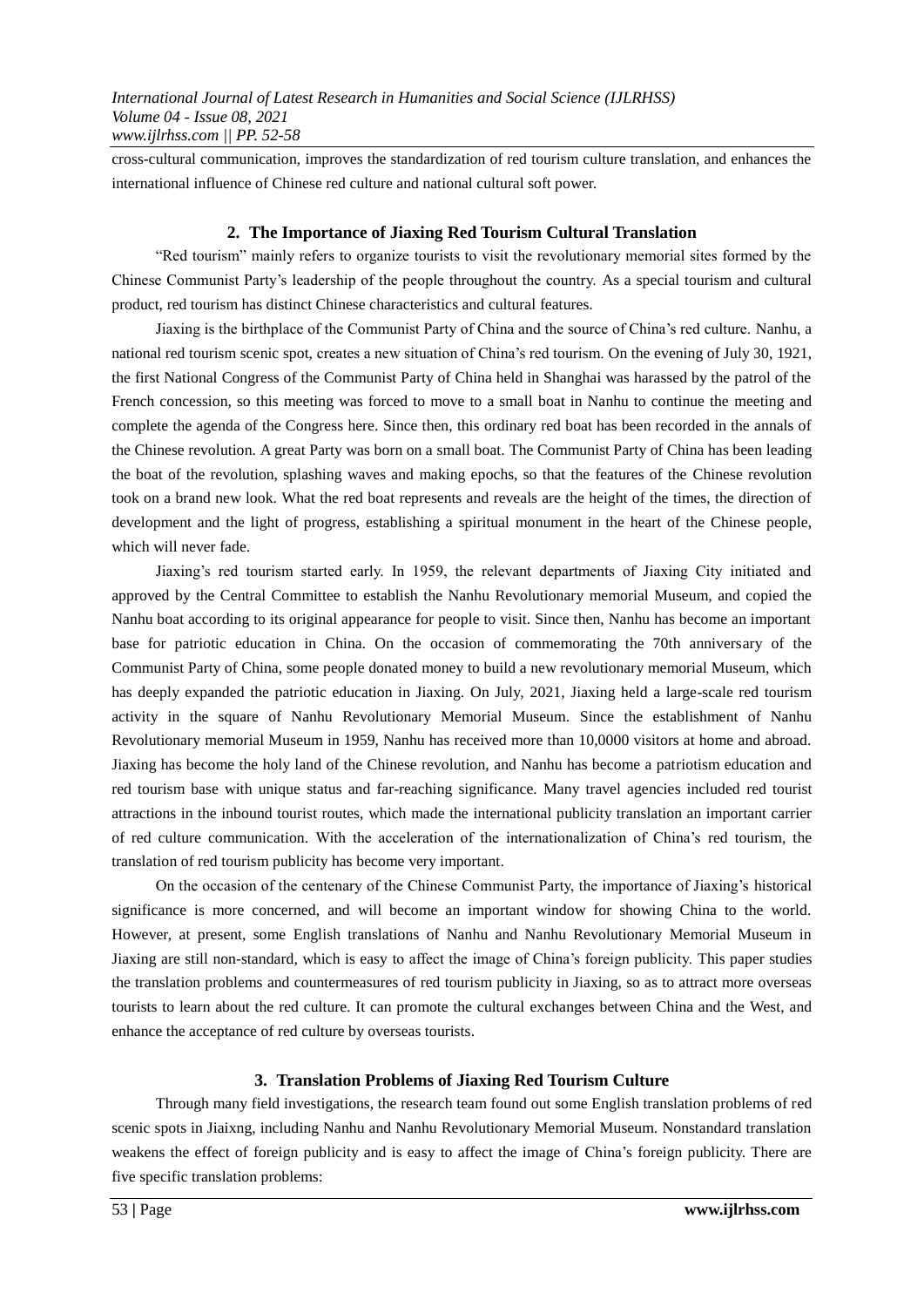#### **3.1 Inconsistent Translated Terms and Translation Methods**

"Nan Hu Ge Min Ji Nian Guan" has been translated into "NanHu revolution memorial museum" and "Revolutionary Memorial Hall of Nanhu Lake" respectively in the tourism brochure. "Nanhu" is translated into "South Lake" by literal translation on the "Jiaxing South Lake Scenic Area Tour Map", while "Brief Introduction of Nanhu Scenic Spot" in the guide map is translated into "Nanhu" by transliteration. The inconsistent translation of proper nouns will inevitably cause confusion for foreign tourists, which is not conducive to foreign tourists to understand Jiaxing's red culture, and even directly affect Jiaxing's external image.

#### **3.2 Spelling and Grammatical Errors**

"Nanhu Ge Min Ji Nian Guan" is translated into "NanHu revolution memorial museum". There are some errors in part of speech and capitalization. So it should be translated into "Nanhu Revolutionary Memorial Museum". It is not necessary to translate into "Revolutionary Memorial Hall of Nanhu Lake", because "Yan'an Ge Min Ji Nian Guan" is translated into "Yan'an Revolutionary Memorial Museum". In addition, "Xiangshan Ge Min JI Nuan Guan" is translated into "Xiangshan Museum of Founding of New China", which is very domineering and controversial translation. The translation of "Xiangshan Museum of Founding of New China" will mislead overseas tourists who do not understand the history of Chinese revolution and Chinese red culture into thinking that Xiangshan is the place where new China was founded.

#### **3.3 Political and Cultural Differences**

Nanhu "Hong Chuan" is translated into "Red Boat" by Foreignization in Nanhu scenic area, but it is translated into "Revolutionary Boat" by domestication in Nanhu Revolutionary Memorial Museum. Due to the differences between English and Chinese cultures, "red" symbolizes bloody and unlucky in English-speaking countries, which has a derogatory meaning. While in China, "red" symbolizes happiness and auspiciousness. The word "red" in the "red boat" represents that China's modern revolution is a red history. Although it is straightforward to translate into "revolutionary boat" by domestication, the word "Hong" is full of strong political color, which needs to reflect our Chinese Party's political position and principled attitude when translating. Translated into "red boat" by foreignization, it does not translate the connotation carried by red tourism. But it retains the cultural characteristics of the source language. Translation in a Chinese way is strongly suggestive and informative.<sup>[1]</sup> Although "red" represents bloody in western culture, it is different from the connotation of red in Chinese traditional culture. Retaining the Chinese translation method to reproduce the original red culture and better spread the Chinese red culture. Let overseas tourists understand the cultural meaning of "Chinese Red" and try to let them accept and appreciate the unique charm of red culture. <sup>[2]</sup> Therefore, it is suggested that it can be translated into "red boat" to retain Chinese traditional culture, because we are Red China, so as to let the world know more about China and Chinese culture.

# **3.4 Mistranslation of Proper Nouns**

The name of "Nan Hu" in Jiaxing is translated into "South Lake" by literal translation on the brochures of South Lake scenic spot and on the English page of Jiaxing Nanhu official website. But it is translated into "Nanhu" by transliteration on the display boards and brochures in the Nanhu Revolutionary Memorial Museum. According to statistics, there are 17 scenic spots called South Lake in China. Just like the West Lake, it is not only in Hangzhou, but also in 36 other cities, of which there are 9 in Zhejiang province. According to the translation theory, the translation of scenic spot names is generally used transliteration of proper names + free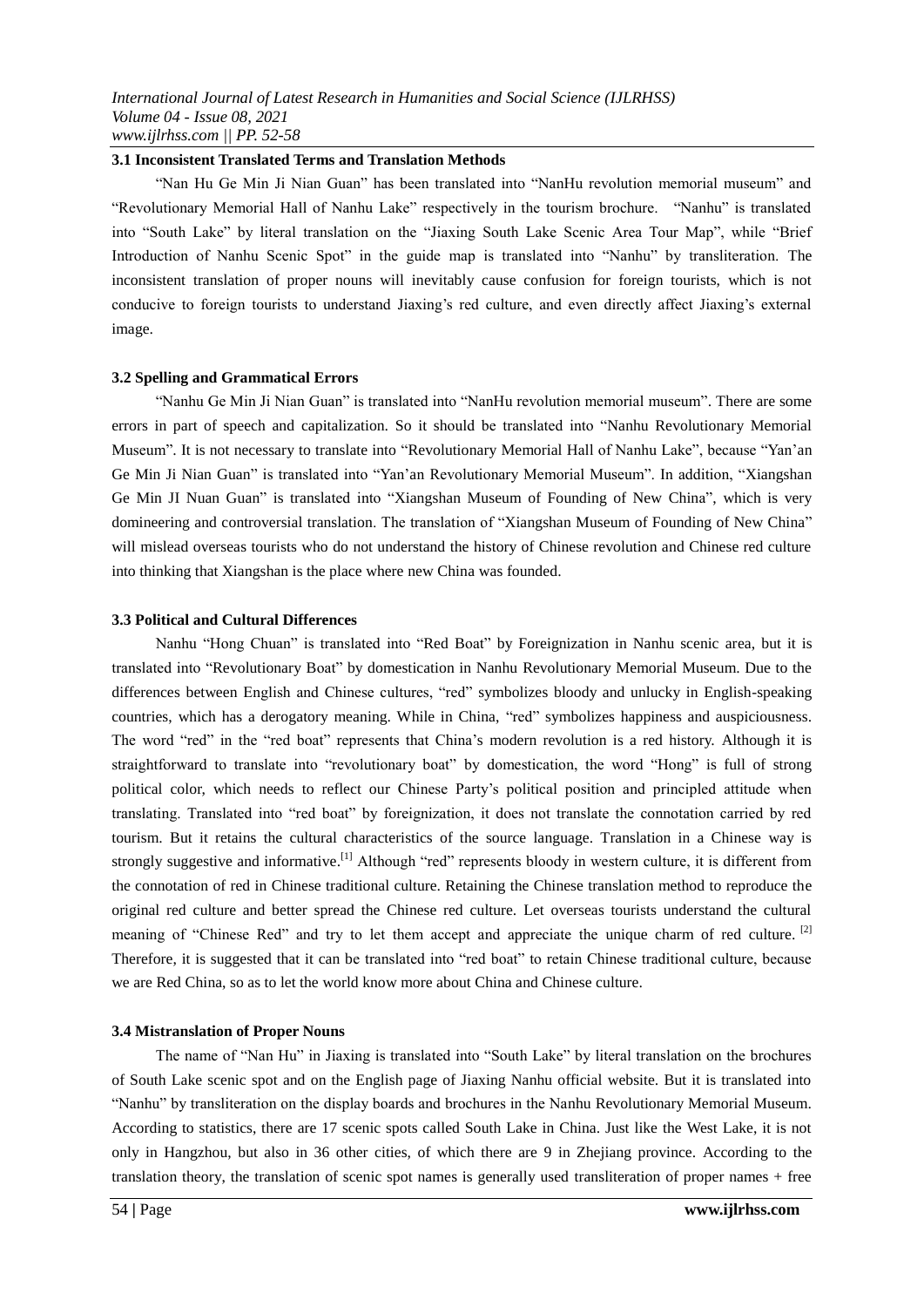#### *International Journal of Latest Research in Humanities and Social Science (IJLRHSS) Volume 04 - Issue 08, 2021 www.ijlrhss.com || PP. 52-58*

translation of general names. In the transliteration of proper names, "the name follows the master", that is, a person's name or place name should be translated according to the pronunciation of the country or national language where the person or place is located. It can not only retain Chinese characteristics, but also let more foreign friends know that it is a unique scenic spot in China, which highlighting its uniqueness. If this translation method is adopted, Nan Hu can be translated into "Nanhu Lake". The translation method expressed in Chinese Pinyin can not only reflect that this is a unique scenic spot in China, but also combine the free translation method to let foreign tourists know that this is a lake scenic spot, such as Lake Baikal in Russia. Does "Nanhu Lake" have the problem of repeatedly translating the word "Hu"? In fact, according to the translation theory, if the name of a tourist attraction belongs to a Chinese "single name", in order to take care of the syllables and the habitual pronunciation of foreigners, it is best to transliterate the "Lake", "mountain" and "garden" behind the name at the same time. Translation is not invariable. Translation keeps pace with the times. It is relatively appropriate to translate "Nan Hu" into "Nanhu Lake". Therefore, for the translation of Nanhu and Nanhu Revolutionary Memorial Museum in Jiaxing, it is suggested that there may be a better translation. For example, "Nanhu Ge Min Ji Nian Guan" can be uniformly translated into "Nanhu Revolutionary Memorial Museum". "Hong Chuan" can be translated into "red boat". "Nan Hu" can be uniformly translated into "Nanhu Lake".

#### **3.5 Poor Acceptability of Translations**

As for the translation in Nanhu Scenic Spot and Nanhu Revolutionary Memorial Museum, there are still problems with the acceptability of the translation. The acceptability of the translation refers to whether the translation conforms to the habits of the target language readers and whether the translation gives the readers the same feelings as the original text. In addition to low-level errors such as spelling and grammatical errors, some correctly spelled and grammatically smooth translations also violate the habits and traditions of Westerns, and are difficult to be recognized by foreign tourists because they do not consider the expected communicative function of the translation in the target language and the acceptance psychology of the target language readers. Our red tourism translation is for foreign tourists, but we haven't studied its acceptance among Western tourists. The current translation lacks the awareness of internal and external differences, does not take into account the thinking commonness, psychological habits, information needs and speech forms of foreign tourists, and does not take into account the extent to which such information makes foreign tourists feel convincing.<sup>[3]</sup> Through the investigation and analysis of red tourist attractions in Jiaxing, many translation problems go beyond pure language. Translators often used to promote Chinese red culture to foreign tourists in the tone of publicity to domestic tourists. It may be difficult for Western tourists to raise interest. In order to resonate with foreign tourists, red tourism translation must start from the perspective of foreign readers, integrate their own emotions, fully consider the acceptance of foreign tourists, and make appropriate adjustments to the translation without changing the meaning of the original text, so as to achieve the purpose of cross-cultural communication.

# **4. Countermeasures and Suggestions for the Improvement of Red Tourism Culture Translation in Jiaxing**

As the birthplace of the Communist Party of China, Jiaxing has unique resource advantages. It is also an economically strong city along the eastern coast, attracting more overseas tourists to Jiaxing. Based on the analysis of the scenic spot introduction, travel guide, commentary, publicity slogan and other publicity texts of Jiaxing red tourist attractions, this paper puts forward some improvement suggestions for the translation of Jiaxing red tourism culture.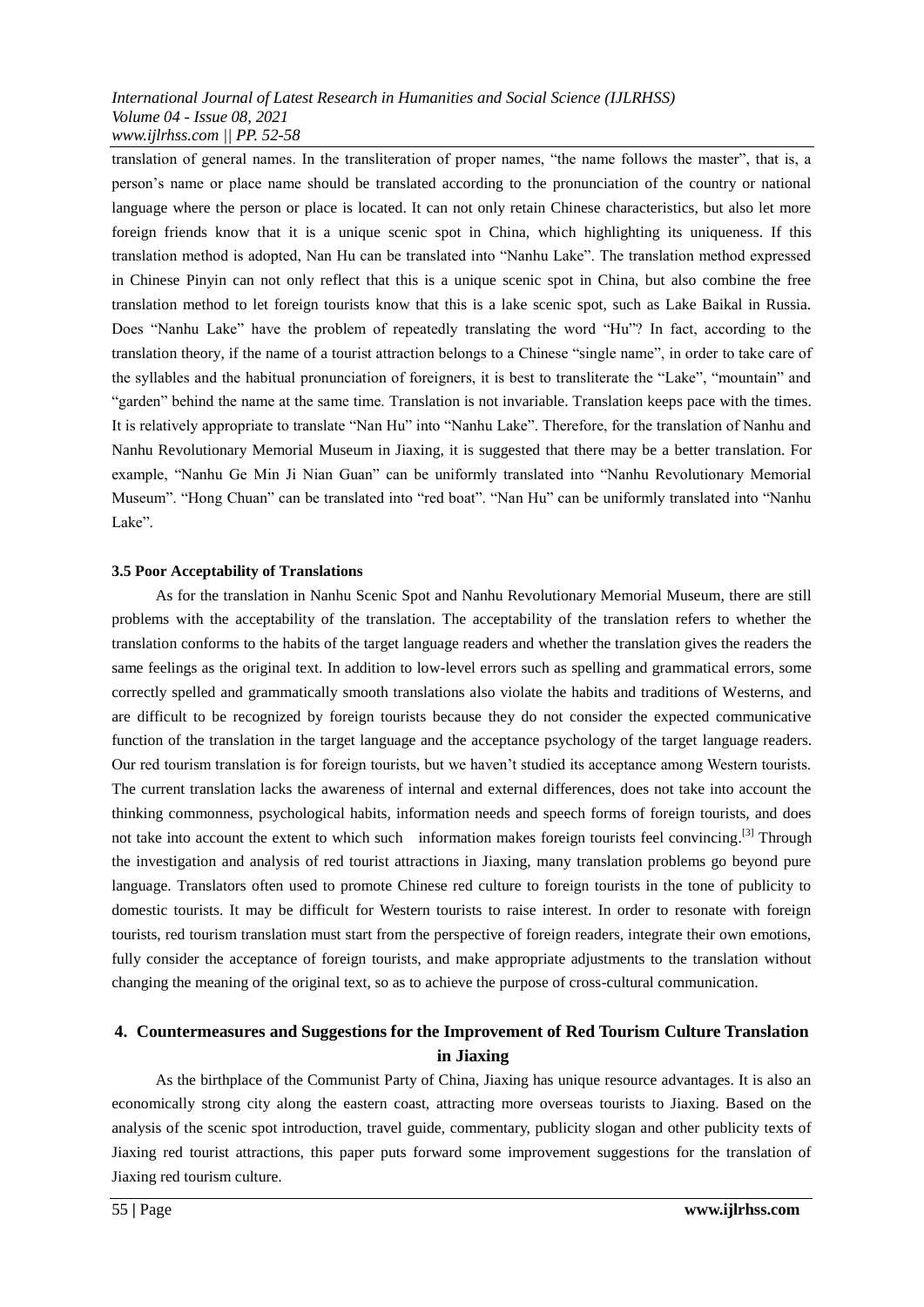# **4.1 Self-awakening -- getting familiar with the history of Chinese revolution, unifying translation and improving recognition**

China's red culture carries the spiritual connotation of Chinese excellent traditional culture. A comprehensive understanding of China's red culture is conducive to further enhance cultural consciousness and cultural self-confidence. Words with Chinese characteristics are proprietary to China, and the corresponding words and phrases cannot be found in English. These words must be translated on the premise of a full understanding of their own red culture, which requires repeated discussions, and a unified translation should be determined. In addition to solid basic bilingual skills, proficient translation skills and a high sense of responsibility, translators should also have "self-knowledge" of their own culture and be familiar with the history of the Chinese revolution. For the red culture, the translator should adopt the attitude of empathy, so as to understand the intention of the original text, and get as close as possible to the thoughts that the original text wants to express. Translators should know what should be translated, what should not be translated, what should be strengthened, what can be weakened, and what are in line with the national conditions and can be accepted by foreign tourists.<sup>[4]</sup> The spread of Chinese red culture needs to adhere to the common cultural belief and improve the acceptability of Chinese red culture. The acceptability of red culture is studied by collecting the feedback of target language readers. For example, by analyzing various translations of the word "The Chinese People's War of Resistance against Japan" and the acceptance of the translation by overseas tourists, the translators can adjust the translation of core words according to the context. <sup>[5]</sup> At the same time, it is necessary to correct the misinterpretation of Chinese red culture by foreign tourists in the past, and strive to make Chinese red culture go global.

# **4.2 Self-reflection— considering the needs of overseas tourists and translating with a sense of cultural equality.**

Who is our red tourism text translation for? If it is for ourselves, the purpose of cultural communication has not been achieved. If we show it to foreign tourists, we must find out how to translate it smoothly, so that foreign tourists can really appreciate the essence of red culture. In order to make the red tourism translation acceptable to foreign tourists, we should consider each other's interests and needs at least, so that foreign tourists feel that the translation can provide them with information, and it is what they want to read. Only by doing this can they attract foreign tourists. Selecting information from the essence of red culture according to time and place, which is conducive to arousing the interest of foreign tourists and producing the desired effect. Adopting the register that is closest to the expression habits and norms of foreign tourists is a good translation. [6] The biggest obstacle to cultural consciousness is ethnocentrism, which exists in different ways in any country and nation. If we cannot seriously think about the cultures of the two countries and have a culturally conscious position, then there will be problems in our translation, which will restrict the spread and acceptance of Chinese culture in the West. Therefore, the translator should not only have a consciousness of his own culture, but also have a sense of the culture of others. From the standpoint of "others", we should look back at ourselves in order to have a more comprehensive and in-depth understanding of our own culture. Secondly, translators should have the awareness of cultural equality and cultural dialogue, and respect the differences and characteristics of our own culture different from western cultures. Translators should make sober decisions when producing culture, strengthen information transmission and weaken political preaching. After all, foreign tourists do not want to participate in red tourism to receive patriotic education.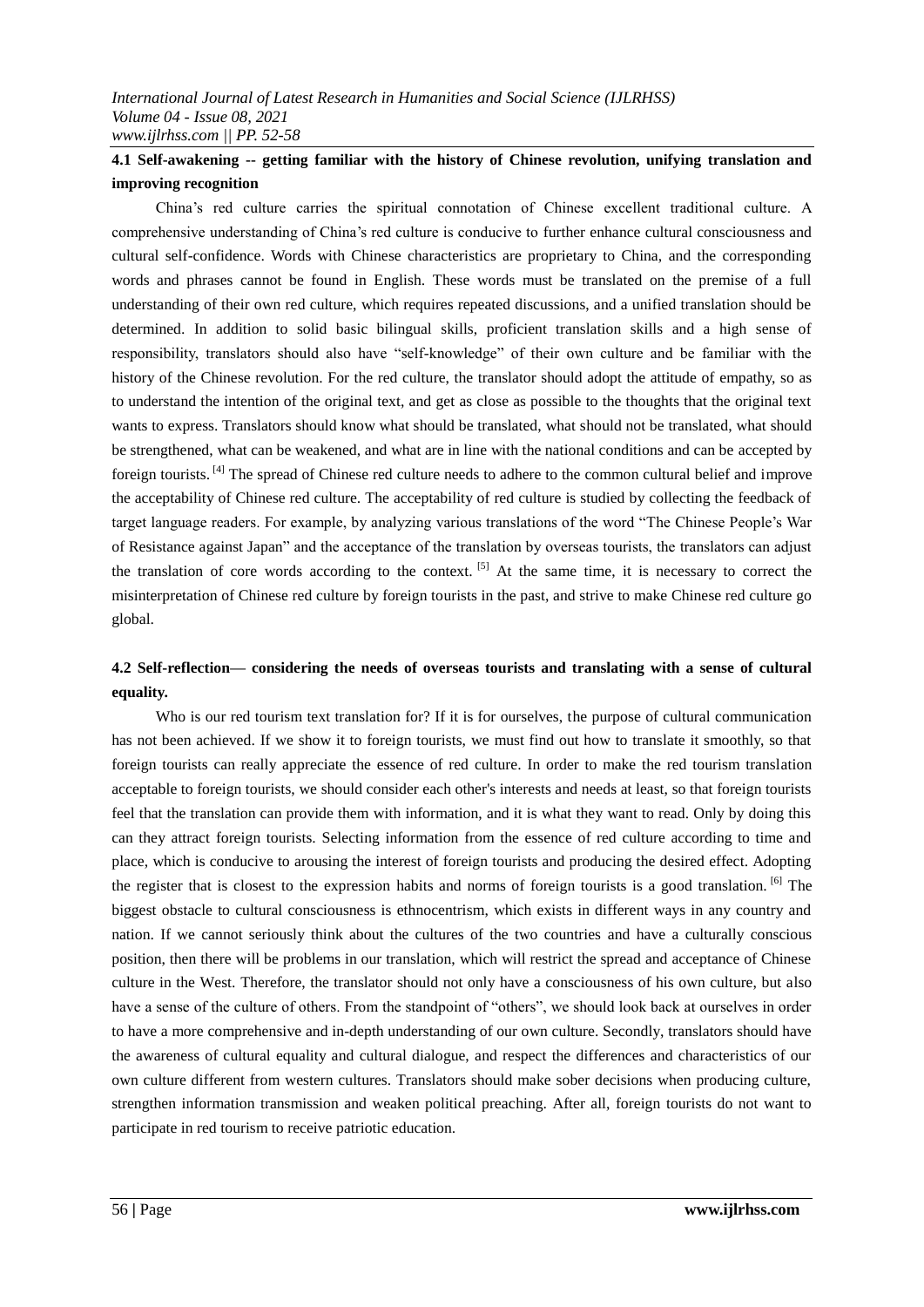#### **4.3 Self-creation — Establishing corpus, talent pool and translation management system**

Firstly, at the translator level, it is suggested to speed up the establishment of a multilingual corpus for the translation of red tourism publicity, solve the problem of inconsistency between translated terms and translation methods in the process of translation, and cultivate the awareness of term standardization. We should accelerate the establishment of a talent pool for red tourism publicity translation, and focus on training teachers and students in colleges and universities in Zhejiang. They have a deep understanding of Zhejiang red culture and are easier to grasp the cultural connotation. Employing discrete translators to improve the faithfulness and acceptability of the translation because they can better translate from the perspective of cross-cultural communication and improve the quality of the translation.

Secondly, at the level of red tourist attractions, it is suggested to hire relevant translation experts and scholars to review the final translation. Open the error correction and correction channel for translation errors, and rectify the found errors regularly. Multilingual brochures are made for overseas tourists. Tourists can consult them at any time when browsing the relevant exhibition halls, understand the history of Zhejiang revolution in a limited time, and truly spread the red culture to their friends.

Finally, at the level of tourism authorities, it is suggested to establish relevant management departments of red tourism, formulate scenic spot publicity translation system and relevant management responsibilities, regularly inspect local red publicity translation and formulate corresponding accountability measures. We should unified formulation of red tourism translation standard guidance and review process, and external publicity can only be carried out after passing the review. We also need to strengthen the training of relevant publicity personnel to improve their foreign language ability and historical and cultural knowledge. Last but not least, we should improve the translation quality of red tourism publicity through cooperation with universities and translation institutes.

# **5. Conclusion**

The external publicity of red tourism is not only the translation at the language level, but also the process of the external display of Chinese red culture. Translation plays a vital role when "Chinese culture going-out" rises to the national strategy. This research analyzes five existing problems in the translation of publicity texts of red tourist attractions in Jiaxing, namely, the inconsistent translated names and translation methods, spelling and grammatical errors, political and cultural differences, mistranslation of proper nouns and poor acceptability of translations. This paper also puts forward the improvement strategies of Jiaxing's red tourism culture translation under self-awakening, self-reflection and self-creation from three different dimensions: translators, red tourist attractions and relevant government management departments, that is, getting familiar with the history of Chinese revolution, unifying translation and improving recognition; considering the needs of overseas tourists and translating with a sense of cultural equality; establishing corpus, talent pool and translation management system. It is hoped that these proposed strategies can provide reference for decision-making of relevant departments, provide reference for accurate translation of Jiaxing red tourism publicity text and promotion of red culture, improve the acceptance of red culture by overseas tourists, and enhance the international influence of red culture and national cultural soft power. Hope that on the occasion of the centenary of the Communist Party of China, we can better display and spread Chinese red culture to the world.